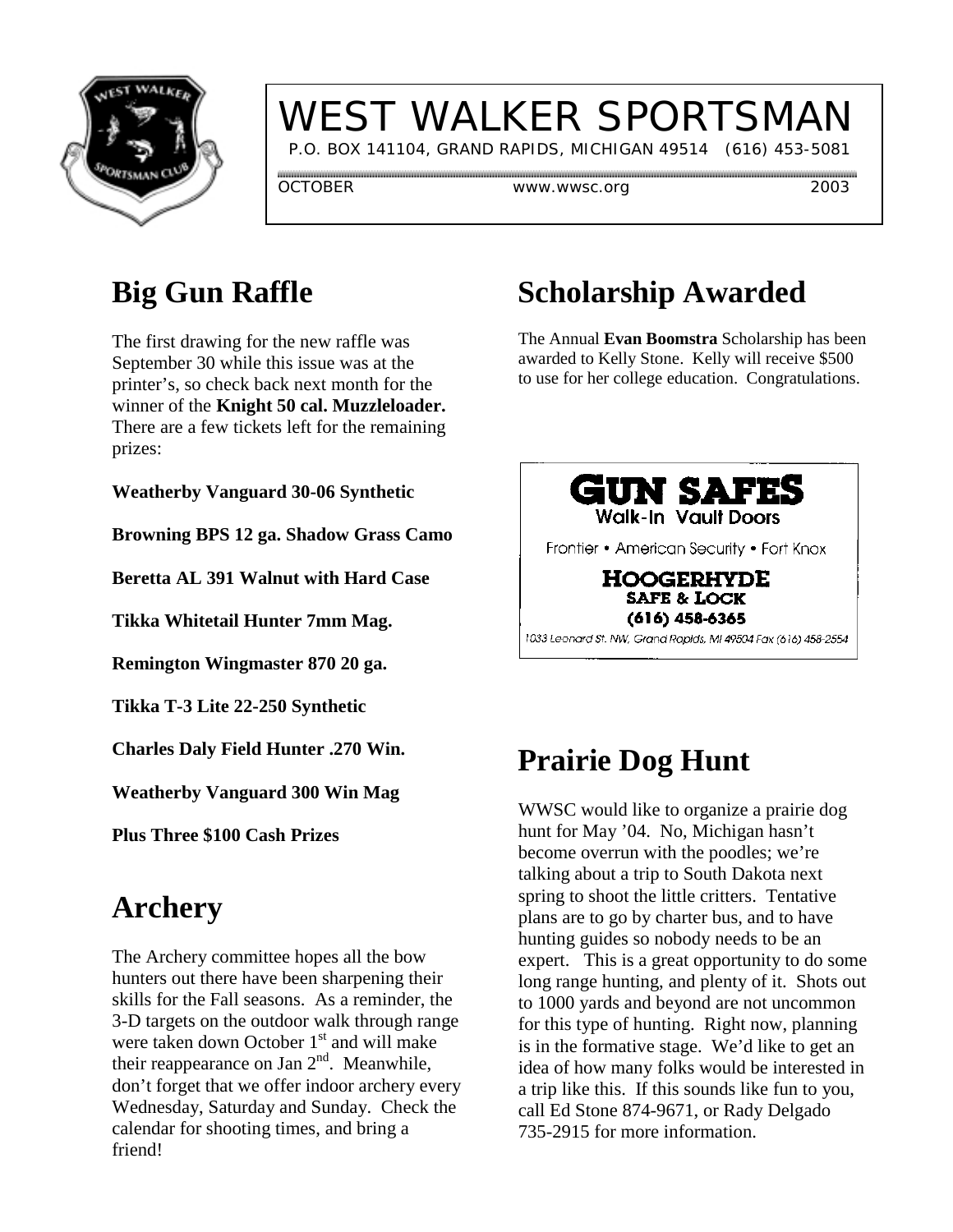#### **Membership**

1329 Associate Members 43 Charter Members 17 Honorary Members 4 Charter Applicants

#### **Rifle Fun Shoot**

Don't forget our Long-range rifle shoot on the 200 meter range October  $18<sup>th</sup>$ . We will have events for center fire, rim fire, military and hunting rifles. Most events will be feature reactive targets! Some events will be timed for you speed shooter guys and gals. We will also have some 50/50 shoots with prize payouts. This should be a really fun event. Bring the kids!

#### **CCW and You By John Speck, NRA Instructor**

What about ammunition? There are many good choices and a few poor ones. Without going into commercial brand names, let's consider the better possibilities. The most important consideration for self-defense is this – use factory ammo! Sure, you're good at reloading, but consider these two things: #1 – Failure rate. Using very loose numbers, let's say factory rate of failure on center fire ammo is 1 per 1000, professionally remanufactured rate is around 1 in 300, and personal reloads could be as high as 1 in 100. In the past 10n years I have seen about 490,000 rounds go down range at classes and these numbers seem about right. #2 – Civil Lawsuit. Factory ammo, like factory firearms, will stand up better in civil court.

Power is another thing to consider. Magnum loads are too powerful for urban settings. Possible over-penetration into innocent bystanders must be considered.

I do not use lead for 2 reasons: First is the health issue. I try to breathe as little lead vapor as possible. Secondly, lead is more difficult to clean. Other than .22 long rifle (LR), I use full metal jacket (FMJ) at the range. Buy in quantity, shoot cheaply, and shoot often.

Rim fire ammo (22s) has a much higher failure rate than center fire. If you use 22s for self-defense, you need to practice the "tap, rack, invert, and access" drill (per the NRA manual) each time your semi auto fails to fire. Don't just curse the gun; use the problem as a training aid. You may need to perform the drill some day to survive an attack. For a revolver, the "immediate action drill" is to pull the trigger again. In an emergency, you will do what you have practiced, or failed to practice. An advanced class such as "civilian Tactical Pistol" is recommended to reinforce and refine these concepts.

Many of you know I shoot a 9mm (which is a separate issue). I purchase 124 grain FMJs by the thousand, with the goal of firing 4000+ per year. I also buy 124-grain hollow points for self-defense. Be sure to fire a dozen or so of your carry ammo every now and then to be sure of feed, fire and function, and also to be sure of point of impact. I stick with the standard velocity 124 grain they hit the same point of aim, and seem to be more accurate. Try several kinds of ammo to see what performs best in your particular firearm, then buy as much as you can afford.

I pulled up to the range a few days ago, and had to stay in my car until a gentleman was finished shooting, as my ear protection was in the trunk. He had six magazines and shot one handed, two handed, and weak handed. I could not help congratulating him when he finished. I hope you all practice the same way. One disappointment however, was that he did not pick up his brass. Remember; leave nothing behind at the range except your footprints. Thanks, and I'll see you at the range.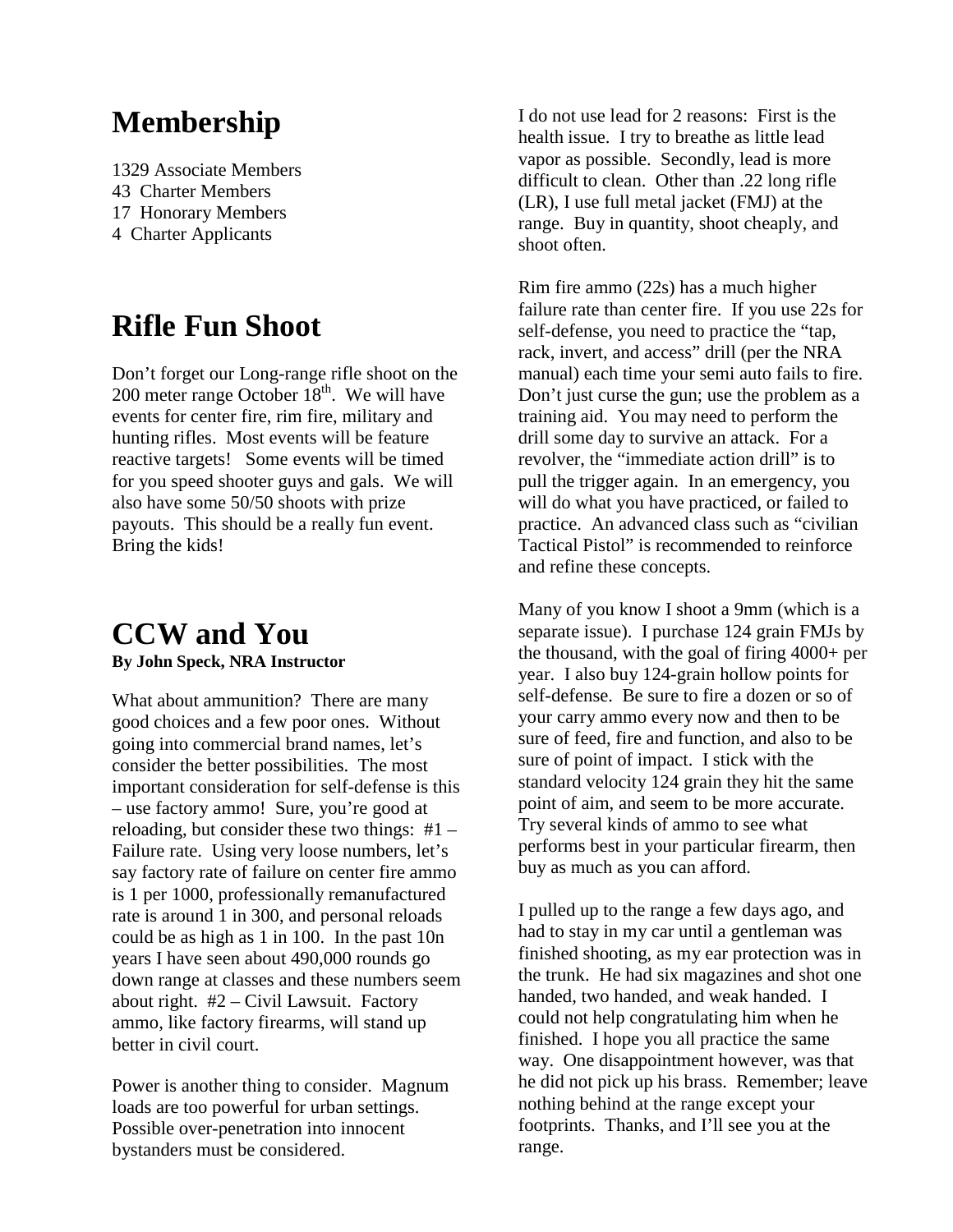# **October**

| Sun                                                                                                                                                                                    | Mon                                                                                  | Tue                                                                                                | Wed                                                                                                                                                      | Thu                                                            | Fri                                  | Sat                                                                                                                                                                                    |
|----------------------------------------------------------------------------------------------------------------------------------------------------------------------------------------|--------------------------------------------------------------------------------------|----------------------------------------------------------------------------------------------------|----------------------------------------------------------------------------------------------------------------------------------------------------------|----------------------------------------------------------------|--------------------------------------|----------------------------------------------------------------------------------------------------------------------------------------------------------------------------------------|
|                                                                                                                                                                                        |                                                                                      |                                                                                                    | 1                                                                                                                                                        | $\overline{2}$                                                 | $\overline{\mathbf{3}}$              | $\overline{\mathbf{4}}$                                                                                                                                                                |
|                                                                                                                                                                                        |                                                                                      |                                                                                                    |                                                                                                                                                          |                                                                |                                      | Archery,<br>Trap & Skeet                                                                                                                                                               |
|                                                                                                                                                                                        |                                                                                      |                                                                                                    | Archery,<br>Trap & Skeet                                                                                                                                 |                                                                |                                      |                                                                                                                                                                                        |
|                                                                                                                                                                                        |                                                                                      |                                                                                                    |                                                                                                                                                          |                                                                |                                      |                                                                                                                                                                                        |
|                                                                                                                                                                                        |                                                                                      |                                                                                                    | 9 to 12 AM<br>6 to 10 PM                                                                                                                                 |                                                                |                                      | $10$ to $3$                                                                                                                                                                            |
| 5                                                                                                                                                                                      | 6                                                                                    | 7                                                                                                  | 8                                                                                                                                                        | 9                                                              | 10                                   | 11                                                                                                                                                                                     |
| Archery,                                                                                                                                                                               |                                                                                      |                                                                                                    | Archery,                                                                                                                                                 |                                                                |                                      | Steel Plate,                                                                                                                                                                           |
|                                                                                                                                                                                        |                                                                                      |                                                                                                    |                                                                                                                                                          |                                                                |                                      |                                                                                                                                                                                        |
| 10 to 2                                                                                                                                                                                |                                                                                      |                                                                                                    | 9 to 12 AM                                                                                                                                               |                                                                |                                      |                                                                                                                                                                                        |
|                                                                                                                                                                                        | $10$ to $6$                                                                          |                                                                                                    | 6 to 10 PM                                                                                                                                               |                                                                |                                      |                                                                                                                                                                                        |
|                                                                                                                                                                                        |                                                                                      |                                                                                                    |                                                                                                                                                          |                                                                |                                      | 18                                                                                                                                                                                     |
|                                                                                                                                                                                        |                                                                                      |                                                                                                    | Archery,                                                                                                                                                 |                                                                |                                      | <b>Rifle Shoot</b>                                                                                                                                                                     |
|                                                                                                                                                                                        |                                                                                      |                                                                                                    | Trap & Skeet                                                                                                                                             |                                                                |                                      |                                                                                                                                                                                        |
|                                                                                                                                                                                        |                                                                                      |                                                                                                    | 9 to 12 AM                                                                                                                                               |                                                                |                                      |                                                                                                                                                                                        |
| 10 to 2                                                                                                                                                                                |                                                                                      |                                                                                                    | 6 to 10 PM                                                                                                                                               |                                                                |                                      | $10$ to $3$                                                                                                                                                                            |
|                                                                                                                                                                                        |                                                                                      |                                                                                                    |                                                                                                                                                          |                                                                |                                      |                                                                                                                                                                                        |
| Archery                                                                                                                                                                                |                                                                                      |                                                                                                    | Archery                                                                                                                                                  |                                                                |                                      |                                                                                                                                                                                        |
| Trap & Skeet                                                                                                                                                                           |                                                                                      |                                                                                                    | Trap & Skeet                                                                                                                                             |                                                                |                                      | Archery,                                                                                                                                                                               |
|                                                                                                                                                                                        |                                                                                      |                                                                                                    |                                                                                                                                                          |                                                                |                                      |                                                                                                                                                                                        |
|                                                                                                                                                                                        |                                                                                      |                                                                                                    | 6 to 10 PM                                                                                                                                               |                                                                |                                      |                                                                                                                                                                                        |
| 26                                                                                                                                                                                     | 27                                                                                   | 28                                                                                                 | 29                                                                                                                                                       | 30                                                             | 31                                   |                                                                                                                                                                                        |
|                                                                                                                                                                                        |                                                                                      |                                                                                                    |                                                                                                                                                          |                                                                |                                      |                                                                                                                                                                                        |
| $10$ to $2$                                                                                                                                                                            |                                                                                      |                                                                                                    |                                                                                                                                                          |                                                                |                                      |                                                                                                                                                                                        |
| Daylight                                                                                                                                                                               |                                                                                      | 7:00 PM                                                                                            | 9 to 12 AM                                                                                                                                               |                                                                |                                      |                                                                                                                                                                                        |
|                                                                                                                                                                                        |                                                                                      |                                                                                                    |                                                                                                                                                          |                                                                |                                      |                                                                                                                                                                                        |
| $\overline{2}$                                                                                                                                                                         | $\overline{\mathbf{3}}$                                                              | $\overline{\mathbf{4}}$                                                                            | 5                                                                                                                                                        | 6                                                              | $\overline{7}$                       | 8                                                                                                                                                                                      |
|                                                                                                                                                                                        |                                                                                      |                                                                                                    | Archery,                                                                                                                                                 |                                                                |                                      |                                                                                                                                                                                        |
|                                                                                                                                                                                        |                                                                                      |                                                                                                    |                                                                                                                                                          |                                                                |                                      |                                                                                                                                                                                        |
|                                                                                                                                                                                        |                                                                                      |                                                                                                    | 9 to 12 AM                                                                                                                                               |                                                                |                                      |                                                                                                                                                                                        |
|                                                                                                                                                                                        |                                                                                      |                                                                                                    |                                                                                                                                                          |                                                                |                                      |                                                                                                                                                                                        |
| $\boldsymbol{9}$                                                                                                                                                                       | 10                                                                                   | 11                                                                                                 | 12                                                                                                                                                       | 13                                                             | 14                                   | 15                                                                                                                                                                                     |
|                                                                                                                                                                                        |                                                                                      |                                                                                                    |                                                                                                                                                          |                                                                |                                      |                                                                                                                                                                                        |
|                                                                                                                                                                                        |                                                                                      |                                                                                                    |                                                                                                                                                          |                                                                |                                      |                                                                                                                                                                                        |
| 10 to 2                                                                                                                                                                                |                                                                                      |                                                                                                    | 9 to 12 AM                                                                                                                                               |                                                                |                                      | 10 to 3                                                                                                                                                                                |
|                                                                                                                                                                                        |                                                                                      |                                                                                                    |                                                                                                                                                          |                                                                |                                      |                                                                                                                                                                                        |
|                                                                                                                                                                                        |                                                                                      |                                                                                                    |                                                                                                                                                          |                                                                |                                      |                                                                                                                                                                                        |
| Trap & Skeet<br>12<br>Archery,<br>Trap & Skeet<br>19<br>10 to 2<br>Archery,<br>Trap & Skeet<br>savings time<br>ends<br>Archery, Trap<br>& Skeet<br>10 to 2<br>Archery,<br>Trap & Skeet | Charter<br>Range closed<br>13<br>20<br><b>Charter Range</b><br>Closed<br>$10$ to $6$ | 7 Yd Range<br>Closes 4:30<br>14<br>21<br>Board<br>Mtg./Gun<br>Drawing<br>7 Yd Range<br>Closes 4:30 | Trap & Skeet<br>15<br>22<br>9 to 12 AM<br>Archery,<br>Trap & Skeet<br>6 to 10 PM<br>Trap & Skeet<br>6 to 10 PM<br>Archery,<br>Trap & Skeet<br>6 to 10 PM | Charter<br>Meeting 7:30<br>16<br>23<br>Charter<br>Meeting 7:30 | 17<br>24<br><b>Halloween</b><br>2003 | Archery,<br>Trap & Skeet<br>$10$ to $3$<br>Archery,<br>Trap & Skeet<br>25<br>Trap & Skeet<br>$10$ to $3$<br>Archery, Trap &<br><b>Skeet</b><br>$10$ to $2$<br>Archery,<br>Trap & Skeet |